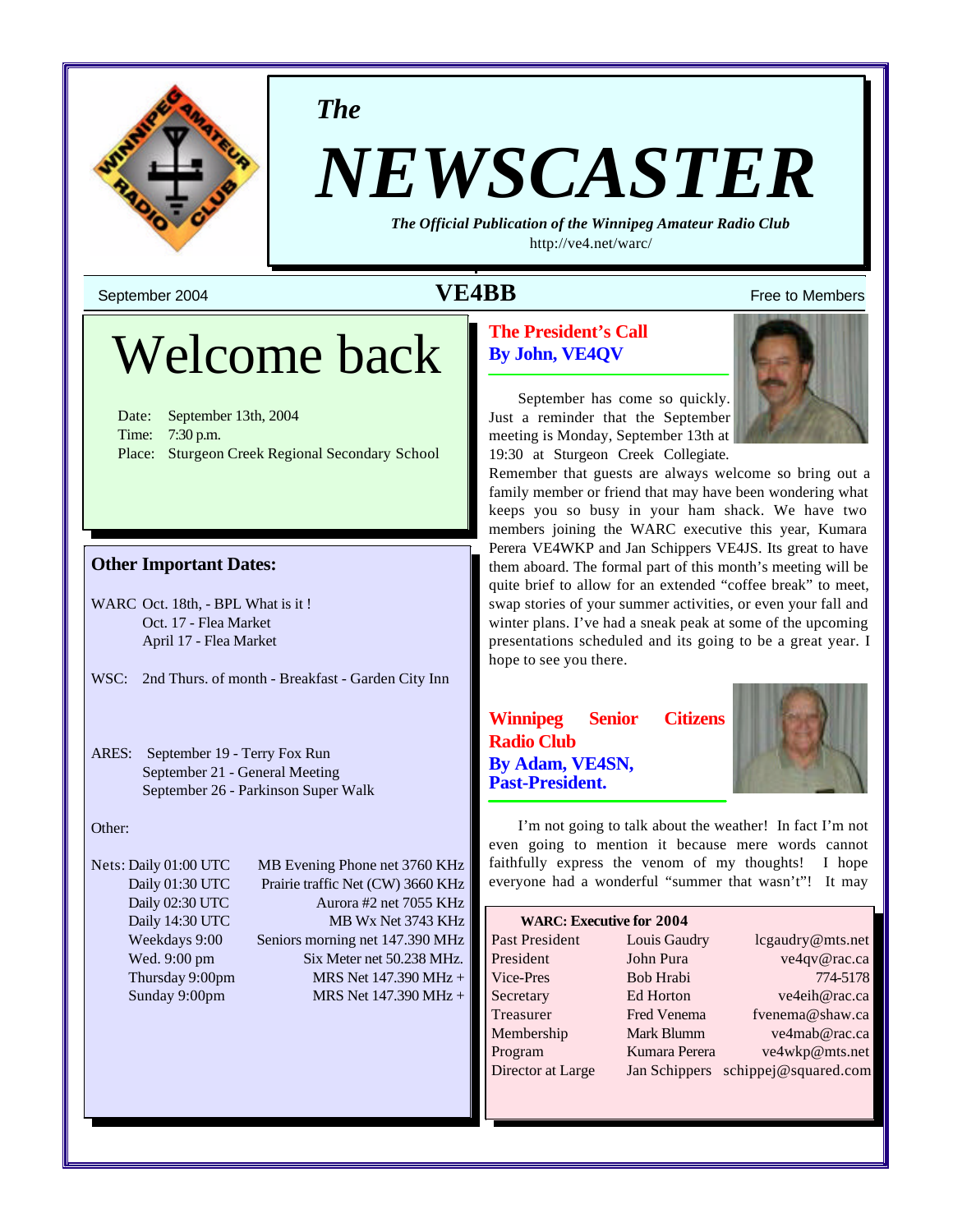sound silly but I'm almost ready to welcome winter if for no other reason than at least we know what to expect!

Not much in the way of activity during July and August except to say that repairs were in progress for the tower portion of our building. The stairs going up to the roof of the tower were found to be in poor shape and the city felt that repairs were needed. The leaky roof of the tower was also fixed.

The monthly breakfasts continued however and July saw twenty-six attendees at the Garden City Inn with Tom Mills VE4SE winning the free breakfast. In August, twenty-seven persons came out and as if it were prearranged, Ruth Mills VE4XYL , won the free meal.

The major club event took place near the end of August, on the 26th to be exact. The annual club picnic was held at St. Vital Park near the Duck Pond. 74 hardy souls showed up in spite of the horrendous weather, which started with a deluge of rain and ended with a somewhat lesser amount of the same stuff. Totally confined to the shelter provided at the site, those in attendance were nonetheless treated to sweet corn, lots of barbecued hamburgers and hotdogs with all the trimmings, coffee and soft drinks and of course, the usual eyeball socializing. A good time was had by all and once again we have proved that senior hams are definitely not made of sugar!! Thanks and kudos go to the group of volunteers who worked so hard to make this event a big success.

September 7th will usher in the start of our club's Basic Amateur Radio Course. There are still a few openings for last minute sign-ups. If you know of anyone desiring to obtain their Basic Radio Certificate, have them call Sandy at 633 2877 as soon as possible.

Finally, a reminder for all Executive Board members… the first meeting of the Board after the summer break will be on the 15th of September. Mark your calendars and make every effort to attend.



## **Call for Blue Book Updates**

The Manitoba Blue Book - a publication which lists all Amateur Radio operators in Manitoba, by Call Sign, Name & Location is preparing for another printing and is asking for any updates you may have. The book is only as good as its contents. If your information is not correct or you know of another hams information that is not correct, please submit it to ve4ub@ve4sss.ca

We are also in dire need of advertisers to help offset the cost of printing. We no longer can count on getting the printing donated Anyone wishing to advertise in the Blue Book should submit their ad copy in electronic form to ve4ub@ve4sss.ca

Any clubs wishing to raise money by selling the blue book should contact Bill directly to discuss the requirements.

All proceeds from the sales of the Blue Book stay in Manitoba and help fund Amateur Radio projects

*Parkside Appliance & Electronics*



**Sales & Service of Computers & Software Home repairs offered**

## **John, VE4JNF**

**386 Belvidere Street 885-9278 http://www.escape.ca/~ve4jnf ve4jnf@escape.ca**

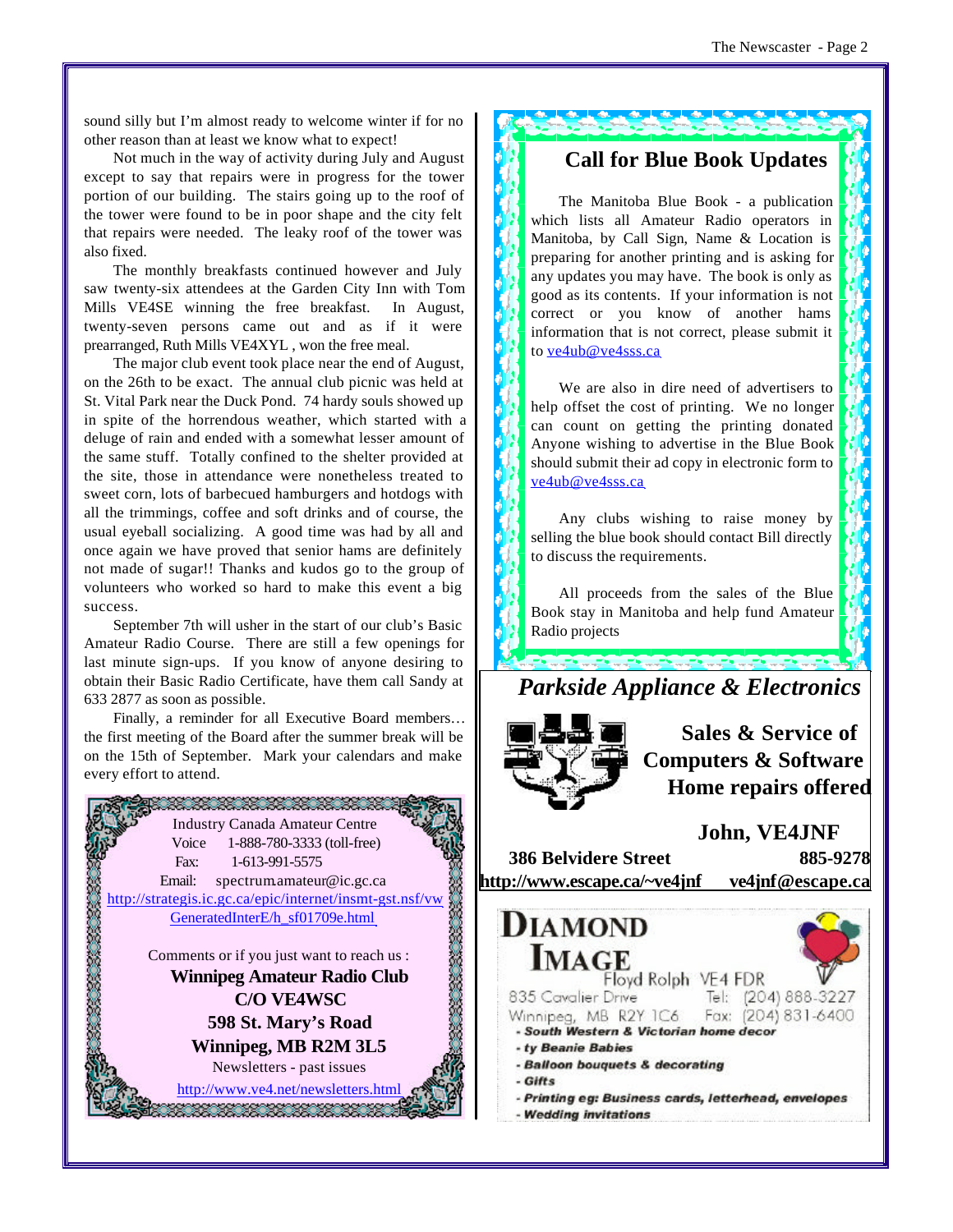## **Minutes for W.A.R.C. June, 2004 Submitted by Ed, VE4EIH**

The meeting started, at 1936 hours. The introductions were done in the normal manner. There was 46 people in attendance, 42 members and 4 guests. There was a special guest a Kang Goh Son DS0CZ who was from South Korea.

#### *Minutes*

David VE4DAR noted that there was a typo, this was noted. Glen VE4GWN motioned minutes be accepted. Eric VE4EWN 2 nd. Motion passed.

#### *Business arising*

Dick VE4HK relayed from Wayne VE4WKL information on Field Day. All food, radios, and computers have been confirmed. The talk in frequency is 147.390. The set up will be on Saturday morning. The food is going to be burgers, salad, and soft drinks. New for Field Day, a van to move 6 people from Polo Park to the site at Birds Hill. About half of those present thought it was a good idea. Updates to follow. Contact Wayne with any questions or concerns.

#### *Treasurers report*

From 2 new members \$30.00 Door \$28.00 \$36.70 expenses, postage stamps. Total in account \$6390.00

#### *New Business*

John VE4QV Told on how to night was elections, then a long coffee break. John on behave of the Exec, and club thanked both Glen and Pat for their time on the Exec. There was a round of applause for them from all in attendance. There was 1 renewal and 1 new membership with a total of 129 members. Membership is due in Sept.

#### *DX sleuths*

Adam VE4SN Reported that conditions were bad today even digital communications were not good. 20m were hard, while 40m okay with morse. Can work the far East at night. Adam noted that Kids Day was coming up. This event is to show kids about amateur radio. It is on 19 June from 1800 to 2400 Zulu hours. The kids would give there name, age favorite colour.

#### *ARES*

Jeff VE4MBQ Winnipeg ARES report 29 June. Dick would do message handling. In October Ed VE4YU will talk about CFARS. Wayne Provincial ARES. 6 new repeaters are being made ready. 80m ERTS plan station at Lake Manitoba. 60 new towers to about 100 ft they may accommodate amateur Repeaters. Dauphin radio club not active. For those with HF the Sunday of the month on 40m net there is a general net. There was a couple of questions and answers.

#### *Up coming events*

MARM in August and the International Ham Fest is 9 and 10 of July.

#### *Marathon Report.*

Jeff There will be a volunteer briefing at the Sports Federation building 15 June 1900 hours. There are between 80 to 85 volunteers at this time. See Pat if you can help out. There is a test net at 20:30 hours.

#### *Elections:*

John thanked Yuri, and crew for nominating people. The IRLP board to be ordered tomorrow. IRLP should be up and running by Sept. Any questions asked were answered. Kumara VE4WKP and Jan VE4JS were up for nomination. Glen, but forward that nominations be closed. Dick 2nd. The motion passed. Both Kumara and Jan were elected to the Exec. Wayne noted that the exec, could find members as per Roberts Rules. John explained that 3 people may be interested for next year.

#### *Good and Welfare*

 Ed VE4YU In past Vern Dutton, would relate past experiences to the club. Everyone likes to boast on what they did. Ed, explained on how the US MARS system works. And how hams talked to the MARS stations and vice versa for, the US Armed Forces Day. At the end of May. Adam Talked about the Ultra Award. Is for countries worked. The ARRL runs the DXCC program. ON 23 Sept. 1992 Adam was placed on to the Honour roll. This was after 36 years, and 335 Entities due to the high costs there are less expeditions going out. 326 Entities are required to get on the Honour roll. Adam and Wally Winters VE4ACY are the only two in Manitoba. Wayne announced he was last Thursday.

John thanked both Glen and Pat again, for their work, while members of the Exec.

Ed. VE4YU Announced that on the 19 June the Winnipeg Seniors Club is having a open house. Between 11 and 1400 hours.

Bob VE4ZAP Welcomed the two special quests, and thanked Glen and Pat as well. Bob also welcomed Glen and Pat back when if they wish. Bob talked about Aruni, and how she is a fully licensed ham at 10 years old. And how she is building a HF station from scratch.

20:30 Meeting ended 50/50 winner was Ed VE4EIH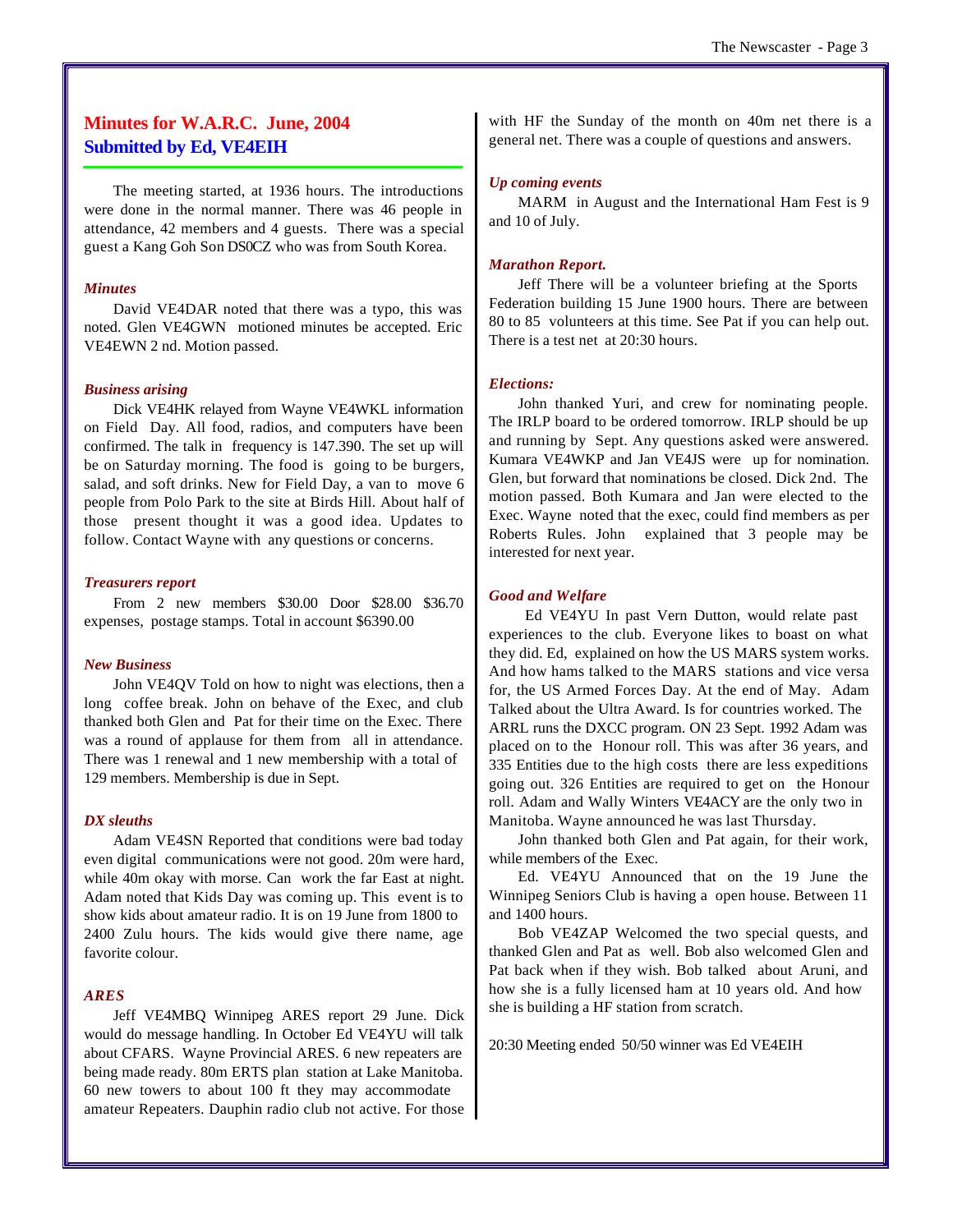## **2004 Manitoba Marathon By Jeff, VE4MBQ**

The joint Winnipeg Amateur Radio Club-Winnipeg ARES Marathon Operation was once again very successful and almost but not quire flawless (nothing really critical though). We only had two and one-half pages of Lessons Learned/Concerns/Suggestions this year.

Although this event is billed as a joint operation, in addition to WARC and WPGARES several other Amateur radio clubs support the operation:

Manitoba Repeater Society, University of Manitoba Amateur Radio Society, Winnipeg Senior Citizens Radio Club, Pathfinders Amateur Radio Club, Interlake ARES, Kildonan ARES, and South-Central ARES.

The operation involved 88 Amateurs and associates. Thanks to VE4s:

HAY, RCJ, HAZ, RST, EWN, ZAP, UK, CLK, QV, ESX, GWB, MMD, MJM, RJR, BOY, ALP, ELA, CDP, STS, HQ, BN, CEU, PPG, GWN, YYL, QB, WRN, FV, PLG, DAR, TP, NQ, KDB, AJO, CRS, AFL, NAT, SBS, LYN, BSR, TOS, GZ, TG, YG, OAK, GRM, ESQ, CEL, MCJ, EIH, UNX, SYM, TRO, VG, KLM, YU, SN, MHZ, GLS, VZ, HQ, KAZ, EH, XT, MMG, PZL, MAQ, QSG, QEW, EAR, JHJ, DAN, MBQ, MAB, TJR, SE, XYL, DWG, HK, ODB, DDW, ZUF; VA4AA, KB7REU; Kyle, Betty, Danielle, Luke.

Approximately 21% of our volunteers were new to the Marathon this year. We attempt to partner new volunteers with an experienced volunteer so some mentoring can take place. Over the past couple of years we have been able to recruit sufficient operators so that we have reserve operators identified for every hospitality station as well as having back-up Net Control operators and back-up medical vehicle operators. Notwithstanding the "reserve" arrangement, it was still a relief when Ruthie VE4CRS and Graham VE4GRM stepped in a couple of days before Race Day to take the place of a couple of operators that backed out on us.

The Marathon Radio Group (MRG), composed of Yori VE4ACX, Derek VE4HAY, Kelly VE4XT, Rob VE4RST, Richard VE4ESX, Pat VE4PLG, Richard VE4KAZ, Jeff VE4MBQ met 4 times from late winter thru spring and 3 of us had a "work bee" to photocopy briefing packages. The Marathon Technical Committee had 7 meetings, RST or ESX and I attended each one.

The comprehensive 2004 Manitoba Marathon Amateur Radio Report can be found on the WARC web-site as well as the WPGARES web-site:

http://www.ve4.net/warc/marathon\_report\_2004.pdf hHttp://www.winnipegares.ca/documents/2004%20MRG.pdf

There are apparently Amateur oriented Marathon photos at several web-sites however the only URL that I can confirm at press time is:

http://www.rac.ca/news/aiapse.htm

I hope to have the other URLs at the SEP WARC meeting.

## **WPGARES Jeff Dovyak VE4MBQ**

Our June General Meeting featured Dick Maguire VE4HK who gave us a presentation on Tactical Message Handling and Logging Guidelines. Our August General Meeting featured Ed Henderson VE4YU who gave us a presentation on CFARS.

Believe it or not the CANWARN "Summer Severe Weather Season" goes on until SUN SEP 12. I'll have a summary in the OCT report on the past season.

At press time we are still in need of a few volunteer operators for the Terry Fox Run on SUN 19SEP.The volunteer briefing will be TUE 14SEP 1900h at Manitoba Sports Federation 200 Main Street.

Our next General Meeting will be TUE 21SEP 1900h Sir Wm Stephenson Library 765 Keewatin Street. In lieu of a guest speaker we will hold the volunteer briefing for the Parkinson Superwalk (which is SUN 26SEP in StVital Park).

## **The Proper Way To Ground a Tower By Tom VE4HQ**

Trusty old tower in the tree tops Stood there proudly for many a day Until some idiot untied the guy ropes Oh Man she started to sway and we all felt like dopes Down came the tower, antennas and all We can't blame the young fella – what was his call So next year lets do it up proper and get it all right When we take down the tower, have someone in charge of the site Clear the people from the area and have a good plan Then get MEN ON ALL the ropes, as many as you can Then lower it safely to the ground Lets do without that crunching sound

Remember that sucker weighs many a pound !!!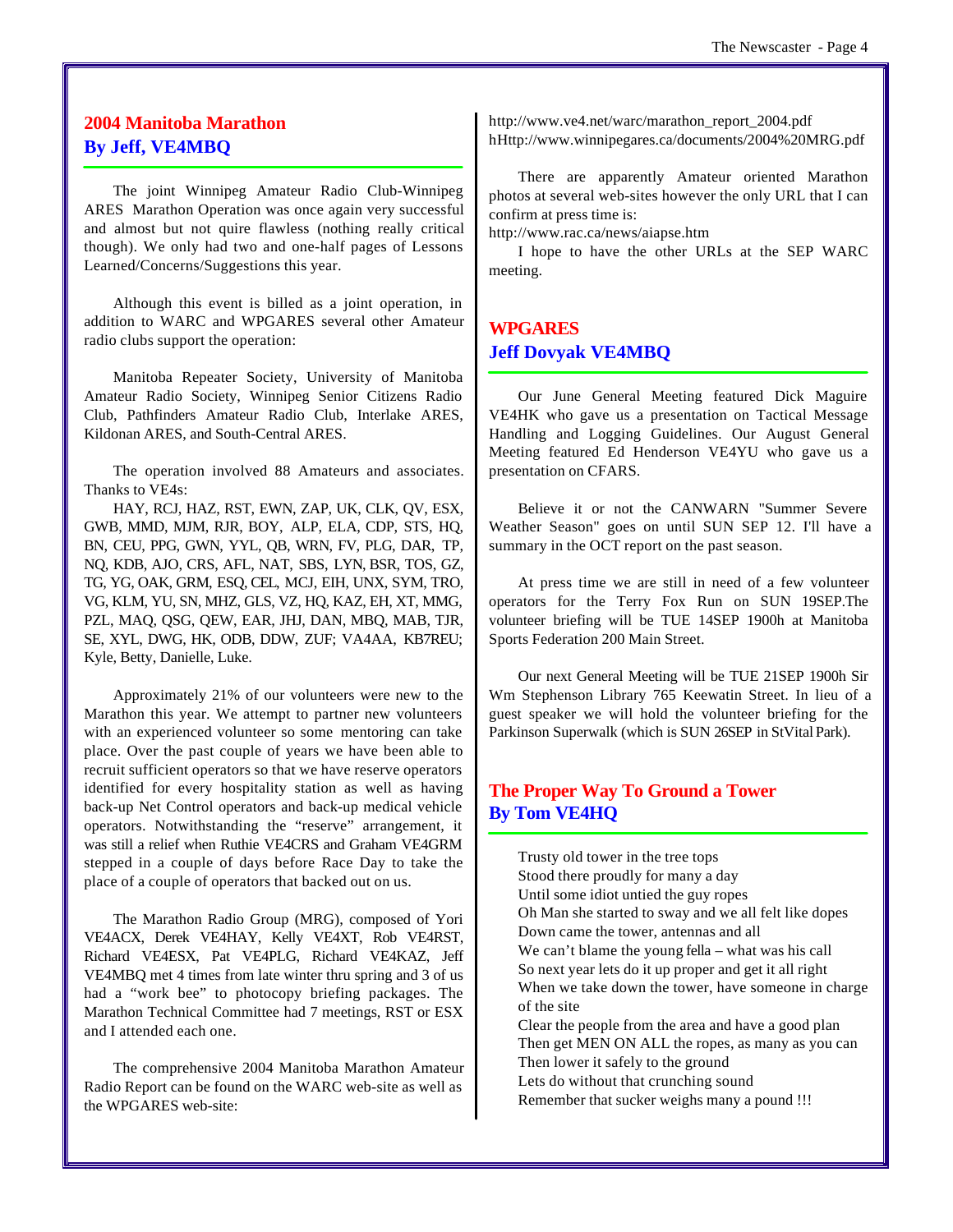#### **News from the Net**

#### *RAC President sends formal proposal on Morse Testing to Industry Canada 2004-7-20*

Following informal discussions over a period of about one year, and decisions reached at the CARAB meeting last fall, RAC has prepared a formal proposal to Industry Canada, with detailed recommendations on issues related to Morse testing, and other aspects of certification. It is expected that Industry Canada will make every effort to consult with interested amateurs and other spectrum users in Canada, and reach a decision as soon as possible.

The covering letter from President Lamoureux to Mr. Jan Skora Director-General of the Radiocommunications and Broadcasting Regulatory Branch of Industry Canada is also available on the web site and can be found at http://www.rac.ca/news/morseletter20july04.doc

Details of the proposal in MS Word format can be downloaded from the RAC web site http://www.rac.ca/news/Final%20-%20Proposal%20RAC%2 0to%20IC%2019Jul04.doc

#### *Somalia Gives Ham Radio Increased Power Limits*

The Ministry of Information, Telecommunication and Culture in Somalia has made changes as part of action to implement the W-R-C 2003 accords.

The nation of Somalia has acted to grant its ham radio population a power increase to 3 kilowatts. They are also letting hams use the 88 to 108 Mhz band for F-M and permitting Amateur Television broadcasts to be conducted on any unoccupied standard VHF or UHF television channel.

Additional frequency allocations for amateur radio experimenters in Somalia: Radio Amateurs in that nation can operate on additional bands including Zero to 9 Kilohertz, from 70 to 90 Kilohertz and 130 to 190 Kilohertz. On Medium Wave frequencies include 495 to 526 Kilohertz, while on the High Frequencies the hams of Somalia get 5.060 to 5.450 MHz and 26.100 to 29.700 MHz excluding 27.995 the sliver band from to 27.999.

If you are planning to visit Somali a 'Somali Visitors Amateur Radio License' is now issued to any class of overseas amateur radio license holder as a courtesy. It is free of charge and issued for life unless canceled by the Somali Government.

#### *Kenya Drops Morse Requirement*

According to an article in QST's August 2004 edition (page 88), the Communications Commission of Kenya has dropped the Morse requirement and made additional changes to simplify and facilitate amateur licensing in Kenya. Further information is available on the website of the Amateur Radio Society of Kenya at http://www.qsl.net/arsk *--nocode international*

#### *New Zealand Also Drops Code Requirement*

Jim Linton VK3PC, President, WIA Victoria. reports that the New Zealand Ministry of Economic Development has announced that it has decided to end the amateur licence Morse code test requirement. A notice in the New Zealand Government Gazette brings in the necessary changes to the Radiocommunications Regulations with their effective date being 17 June. The long-awaited decision means that New Zealand's current Limited licence will include access to all amateur bands. The Limiteds will become General licence class holders, however there's no requirement for them to change their existing callsigns. The decision is in response to the end of mandatory Morse code tests taken at the World Radiocommunications Conference in July last year. New Zealand is the latest in a string of nations to end the code tests. *-- Nocode international*

#### *CANADIAN LICENSING CHANGES PROPOSED*

Radio Amateurs of Canada (RAC) has proposed formally that Industry Canada (IC) eliminate Morse code as a ham radio testing requirement for operation in bands below 30 MHz in Canada. RAC wants Industry Canada to continue to make Morse testing available to Canadian amateurs still wishing to have that qualification specified on their certificate, however. At the same time, the RAC wants IC to require applicants for the Basic examination to score at least 80 percent before permitting operation below 30 MHz. Under the proposal, present Basic plus Morse holders would be considered as holders of the new Intermediate qualification. Basic holders who have not passed the Morse exam would continue to hold that class with existing operating privileges. Current Basic-without-Morse licensees who retake the Basic examination and obtain at least 80 percent would be upgraded to Intermediate. RAC also recommends that the passing grade for the Basic and Advanced examinations be raised from 60 to 70 percent when the Morse requirement is dropped. Ultimately, RAC wants the passing grade to be upped to 75 percent for all examination elements. Anyone holding both the Basic and Advanced qualifications would have HF privileges, and the Intermediate qualification or Basic plus Morse would become a prerequisite to obtaining the Advanced. The RAC also wants IC to create a new entry-level qualification. RAC President Daniel Lamoureux, VE2KA, says Canadian amateurs can anticipate implementation of a first phase of the RAC recommendations by year's end. Details are available on the RAC Web site < http://www.rac.ca/downloads/morserec.pdf>. *--ARRL*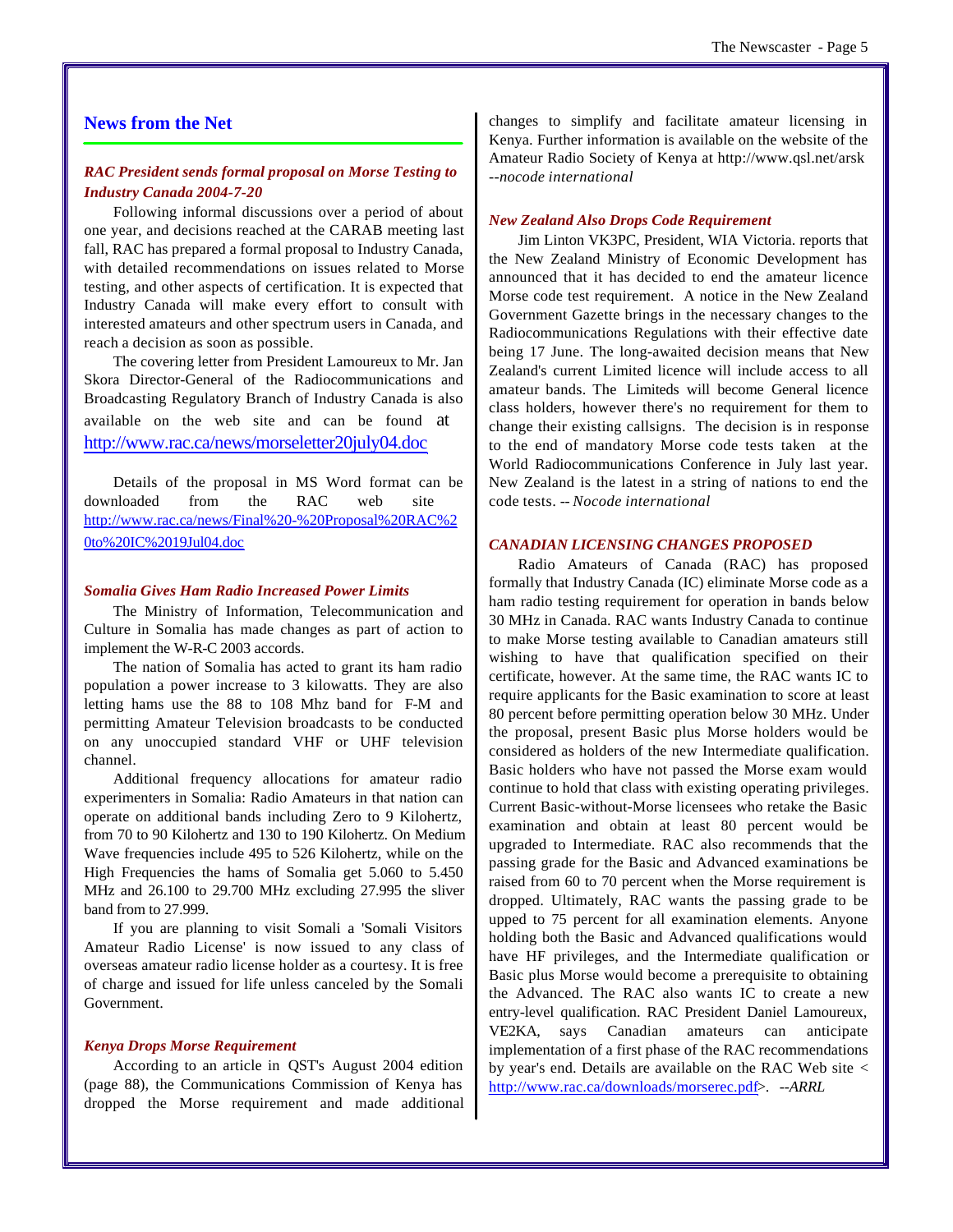## **Calendar**

| September, 2004 |  |
|-----------------|--|
|-----------------|--|

| $\sim$ promoviy sub                  |               |                  |        |
|--------------------------------------|---------------|------------------|--------|
| All Asian DX Contest                 | Phone         | 0000Z            | Sep 4  |
| <b>Russian WW Contest</b>            | RTTY          | 0000Z            | Sep 4  |
| <b>IARU Region 1 Field Day</b>       | <b>SSB</b>    | 1300Z            | Sep 4  |
| <b>RSGB</b> Field Day                | <b>SSB</b>    | 1300Z            | Sep 4  |
| <b>AGCW Straight Key Party</b>       | <b>CW</b>     | 1300Z            | Sep 4  |
| FISTS Straight Key Week              | CW            | 0001Z            | Sep 5  |
| DARC 10-Meter                        | Digi          | 1100Z            | Sep 5  |
| MI QRP Labor Day Sprint              | CW            | 2300Z            | Sep 6  |
| <b>ARS</b> Spartan Sprint            |               | 0100Z            | Sep 7  |
| <b>YLRL Howdy Days</b>               |               | 1400Z            | Sep 8  |
| <b>WAE DX Contest</b>                | <b>SSB</b>    | 0000Z            | Sep 11 |
| <b>CIS DX Contest</b>                | RTTY          | 1200Z            | Sep 11 |
| Swiss HTC QRP Sprint                 |               | 1300Z            | Sep 11 |
| Louisiana QSO Party (1)              | CW/SSB        | 1400Z            | Sep 11 |
| <b>SOC Marathon Sprint</b>           | CW            | 1800Z            | Sep 11 |
| ARRL September VHF QSO Party         |               | 1800Z            | Sep 11 |
| Coast-coast FISTS Clubs QSO          | CW            | 0000Z            | Sep 12 |
| Louisiana QSO Party (2)              | <b>CW/SSB</b> | 1400Z            | Sep 12 |
| Månadstest nr 9 -                    | CW            | 1400Z            | Sep 12 |
| Månadstest nr 9 -                    | <b>SSB</b>    | 1515Z            | Sep 12 |
| North American Sprint                | CW            | 0000Z            | Sep 12 |
| Tennessee QSO Party                  |               | 1800Z            | Sep 12 |
| <b>ARCI</b> End of Summer Sprint     | PSK31         | 2000Z            | Sep 12 |
| <b>AGB NEMIGA</b>                    | CW/SSB/DIGI   | 2100Z            | Sep 17 |
| ARRL 10 GHz and Up Contest           |               | 0600 Loc         | Sep 18 |
|                                      | And           | 0600 Loc         | Sep 19 |
| <b>SARL VHF/UHF Contest</b>          |               | 1000Z            | Sep 18 |
| Scandinavian Activity Contest        | CW            | 1200Z            | Sep 18 |
| Collegiate QSO Party                 |               | 1200Z            | Sep 18 |
| Med. Islands Award Contest           |               | 1200Z            | Sep 18 |
| South Carolina QSO Party             |               | 1300Z            | Sep 18 |
| QRP Afield                           |               | 1500Z            | Sep 18 |
| Washington State Salmon Run          |               | 1600Z            | Sep 18 |
|                                      | And           | 1600Z            | Sep 19 |
| <b>QCWA QSO Party</b>                |               | 1800Z            | Sep 18 |
| Panama Radio Club Ann.               | Phone         | 1200Z            | Sep 19 |
| North American Sprint                |               | <b>SSB 0000Z</b> | Sep 19 |
| 144 MHz Fall Sprint                  |               | 1900 Loc         | Sep 20 |
| CQ Worldwide DX Contest              | RTTY          | 0000Z            | Sep 25 |
| <b>Scandinavian Activity Contest</b> | <b>SSB</b>    | 1200Z            | Sep 25 |
| Arkansas QSO Party                   |               | 1400Z            | Sep 25 |
|                                      | And           | 1800Z            | Sep 26 |
| Texas QSO Party                      |               | 1400Z            | Sep 25 |
|                                      | And           | 1400Z            | Sep 26 |
| <b>AGCW VHF/UHF Contest</b>          |               | 1600Z            | Sep 25 |
|                                      | And           | 1900Z            | Sep 25 |
| Alabama QSO Party                    |               | 1800Z            | Sep 25 |
| <b>UBA ON Contest - 6m</b>           |               | $0600Z$          | Sep 26 |
| Fall QRP Homebrewer Sprint           |               | 0000Z            | Sep 27 |
| 222 MHz Fall Sprint                  |               | 1900 Loc         | Sep 28 |
|                                      |               |                  |        |

## *October, 2004*

| <b>TARA PSK Rumble Contest</b>      |             | 0000Z    | Oct 2  |
|-------------------------------------|-------------|----------|--------|
| <b>UCWC Contest</b>                 | CW          | 0000Z    | Oct 2  |
| Oceania DX Contest                  | Phone       | 0800Z    | Oct 2  |
| F9AA Cup Contest                    | CW/SSB      | 12000Z   | Oct 2  |
| International HELL-Contest (1)      | <b>HELL</b> | 1400Z    | Oct 2  |
| <b>EU Autumn Sprint</b>             | <b>SSB</b>  | 500Z     | Oct 2  |
| California QSO Party                |             | 1600Z    | Oct 2  |
| <b>UBA ON Contest</b>               | <b>SSB</b>  | 0600Z    | Oct 3  |
| RSGB 21/28 MHz Contest              | <b>SSB</b>  | 0700Z    | Oct 3  |
| <b>German Telegraphy Contest</b>    |             | 0700Z    | Oct 3  |
| <b>International HELL-Contest</b>   | <b>HELL</b> | 1900Z    | Oct 3  |
| <b>ARS</b> Spartan Sprint           |             | 0100Z    | Oct 5  |
| <b>YLRL Anniversary Party</b>       | CW          | 1400Z    | Oct 6  |
| 432 MHz Fall Sprint                 |             | 1900 Loc | Oct 6  |
| SARL 80m QSO Party                  |             | 1700Z    | Oct 7  |
| SSA 10 m Aktivitetstest CW/SSB/FM   |             | 1700Z    | Oct 7  |
| <b>International HELL-Contest</b>   | <b>HELL</b> | 1700Z    | Oct 3  |
| Makrothen                           | <b>RTTY</b> | 0000Z    | Oct 9  |
|                                     | And         | 1600Z    | Oct 9  |
|                                     | And         | 0800Z    | Oct 10 |
| Oceania DX Contest                  | CW          | 0800Z    | Oct 9  |
| <b>EU Autumn Sprint</b>             | CW          | 1500Z    | Oct 9  |
| Pennsylvania QSO Party              |             | 1600Z    | Oct 9  |
|                                     | And         | 1300Z    | Oct 10 |
| <b>FISTS Fall Sprint</b>            | 1700Z       | Oct 9    |        |
| North American Sprint               | <b>RTTY</b> | 0000Z    | Oct 10 |
| 10-10 Int. 10-10 Day Sprint         |             | 0001Z    | Oct 10 |
| <b>UBA ON Contest</b>               | CW          | 0600Z    | Oct 10 |
| <b>YLRL Anniversary Party</b>       | <b>SSB</b>  | 1400Z    | Oct 13 |
| <b>JARTS WW</b>                     | <b>RTTY</b> | 0000Z    | Oct 16 |
| Microwave Fall Sprint               |             | 0600 Loc | Oct 16 |
| Worked All Germany Contest          |             | 1500Z    | Oct 16 |
| Asia-Pacific Fall Sprint            | CW          | 0000Z    | Oct 17 |
| <b>UBA ON Contest 2m</b>            |             | 0600Z    | Oct 17 |
| RSGB 21/28 MHz Contest              | CW          | 0700Z    | Oct 17 |
| SSA Månadstest nr 10                | <b>SSB</b>  | 1400Z    | Oct 17 |
| SSA Månadstest nr 10                | CW          | 1515Z    | Oct 17 |
| Illinois QSO Party                  | CW/SSB      | 1800Z    | Oct 17 |
| W/VE Islands QSO Party              |             | 1600Z    | Oct 23 |
| 50 MHz Fall Sprint                  |             | 2300Z    | Oct 23 |
| <b>FISTS Coast to Coast Contest</b> |             | 0000Z    | Oct 24 |
| CQ Worldwide DX Contest             | SSB         | 0000Z    | Oct 30 |
| CQ WW SWL Challenge                 | SSB         | 0000Z    | Oct 30 |
| 10-10 Int. Fall Contest             | CW          | 0001Z    | Oct 30 |
| <b>ARCI Fall QSO Party</b>          |             | 1200Z    | Oct 30 |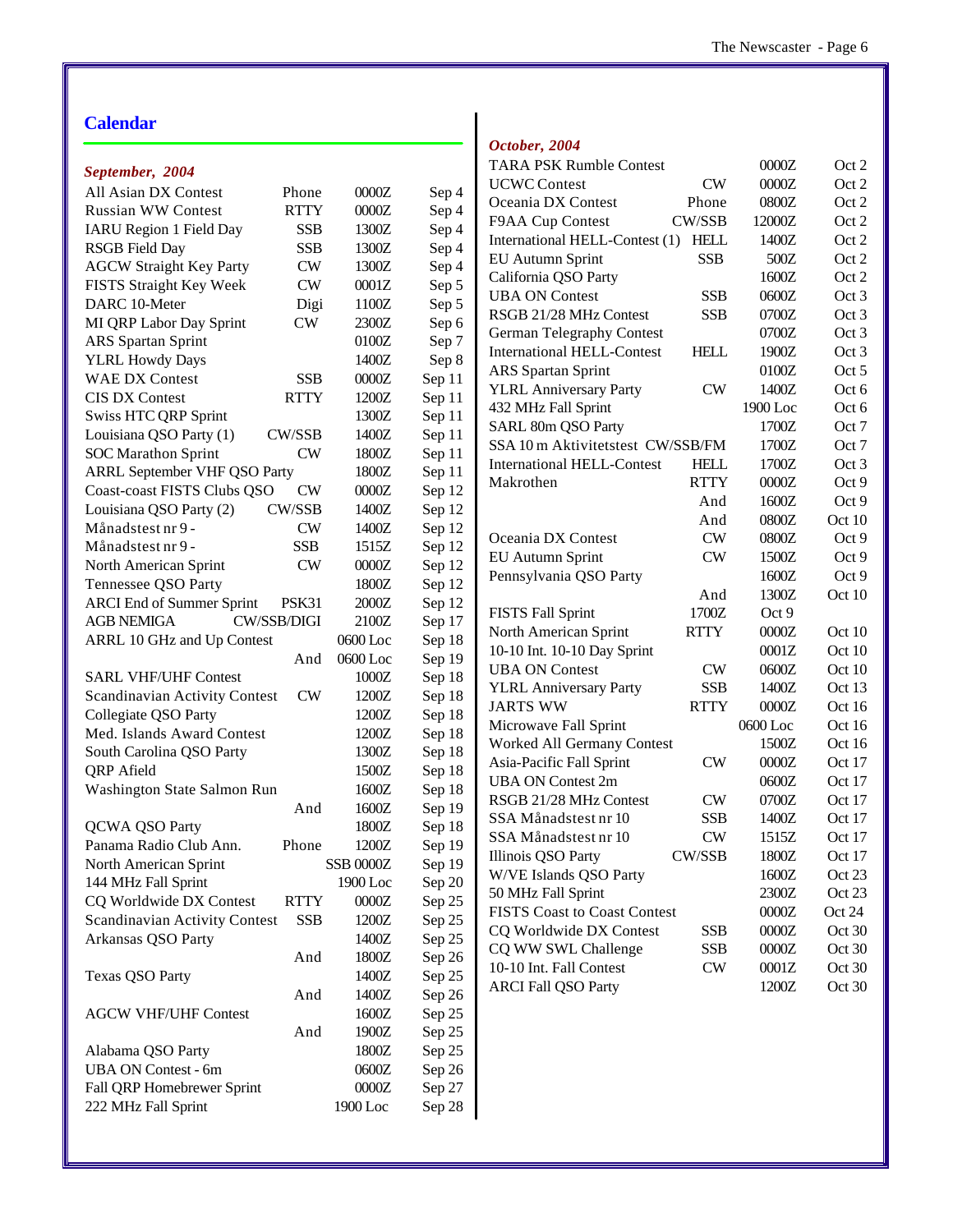## **Notice of Motion By Glen VE4GWN**

To be voted on at the AGM - October 2004

Move that the By-laws article 3:3 be changed back to read as follows:

"3.3: The Board of Directors shall be elected annually by ballot by a majority of the members present and in good standing at a meeting called for that purpose. The number of Directors elected in excess of six (6) may be varied from time to time at the discretion of the Board of Directors. The officers of the corporation shall be appointed from among the Directors elected from the general membership as follows: President, Vice-president, Secretary, Treasurer and Two Directors at Large."

Motion by Glen VE4GWN Seconded by Bob VE4ZAP

At the June 2003 meeting the By-laws were amended to read as follows:

"3.3: The Board of Directors shall be elected annually by ballot by a majority of the members present and in good standing at a meeting called for that purpose. The number of Directors elected in excess of nine (9) may be varied from time to time at the discretion of the Board of Directors. The officers of the corporation shall be appointed from among the Directors elected from the general membership as follows: President, Vice-president, Secretary, Treasurer, Flea Market Coordinator, Field Day Coordinator, Program Coordinator, Membership Coordinator and One (1) Director at Large"

Since this change in the By-laws the WARC board of directors has only had 6 members. There seems to be a lack of interest of the members to fill positions on the Board. The main reason for the change was to make the Flea Market and Field Day Coordinators members of the Board. Since both Coordinators are only required for a short period of time each year I feel that article 3:6 (below) covers this requirement.

"3.6: The Board of Directors may appoint standing committees and ad-hoc committees and special committees as needed and the president shall be an ex-officio member of all such committees."

Since this is a change in the by-laws it has to be passed on to the Secretary in writing 30 days before the vote, and to members 1 week before the vote. I'm asking to have this printed in the September Newscaster to be voted on during the October AGM.

## **Notice of Motion By Bob VE4ZAP**

Motion to amend by-laws 3.12(a) and 3.12(b).

Where as the present by-laws read,

3.12(a) The term of office of any member of the Board of Directors shall not exceed three (3) consecutive years.

3.12(b) A member who has served three (3) consecutive years may not serve again without at least one (1) year absence from the Board of Directors.

To be changed to and to read as follows...

3.12(a) A term in office as a Director of the Board shall be one (1) fiscal year.

3.12(b) A Director of the Board can be voted in for a unlimited amount of terms, provided that a majority of the members present and in good standing at a meeting for that purpose, have voted in said director for each term.

3.12(c) Any Director of the Board, appointed to the office of President or Vice president, shall not hold said offices for longer than five  $(5)$  consecutive terms and must step down from said positions for at least one (1) term but will be allowed to remain on the Board of Directors in any other position, provided that a majority of the members present and in good standing at a meeting for that purpose, have voted in said director for each term.

Motion made by Bob Hrabi VE4ZAP Seconded by Glen Napady VE4GWN

## **Fall Flea Market**

*Sunday October 20 '02 Heritage-Victoria Community Club 950 Sturgeon Road 10:00 AM* **Volumers Warket**<br>
Volumers Sunday October 20 '02<br> *Sunday October 20 '02*<br> *Heritage-Victoria*<br> *Community Club*<br>
950 Sturgeon Road<br>
10:00 AM<br>
28<br>
28<br>
28<br>
28<br>
28<br>
28<br>
28<br>
28<br>
Call Ruth VE4XYL 837-6915 to book your table<br>

ွိ ့ေတာ့လွေ့လွေ့ရွာ ့ေရာက္ရွိ ့<br>အိမ္ေတာ့ ေတာ့လွေး

နို့

## \$2.00 Entrance Fee

Call Ruth VE4XYL 837-6915 to book your table

 $\gamma$ you are able to help out.